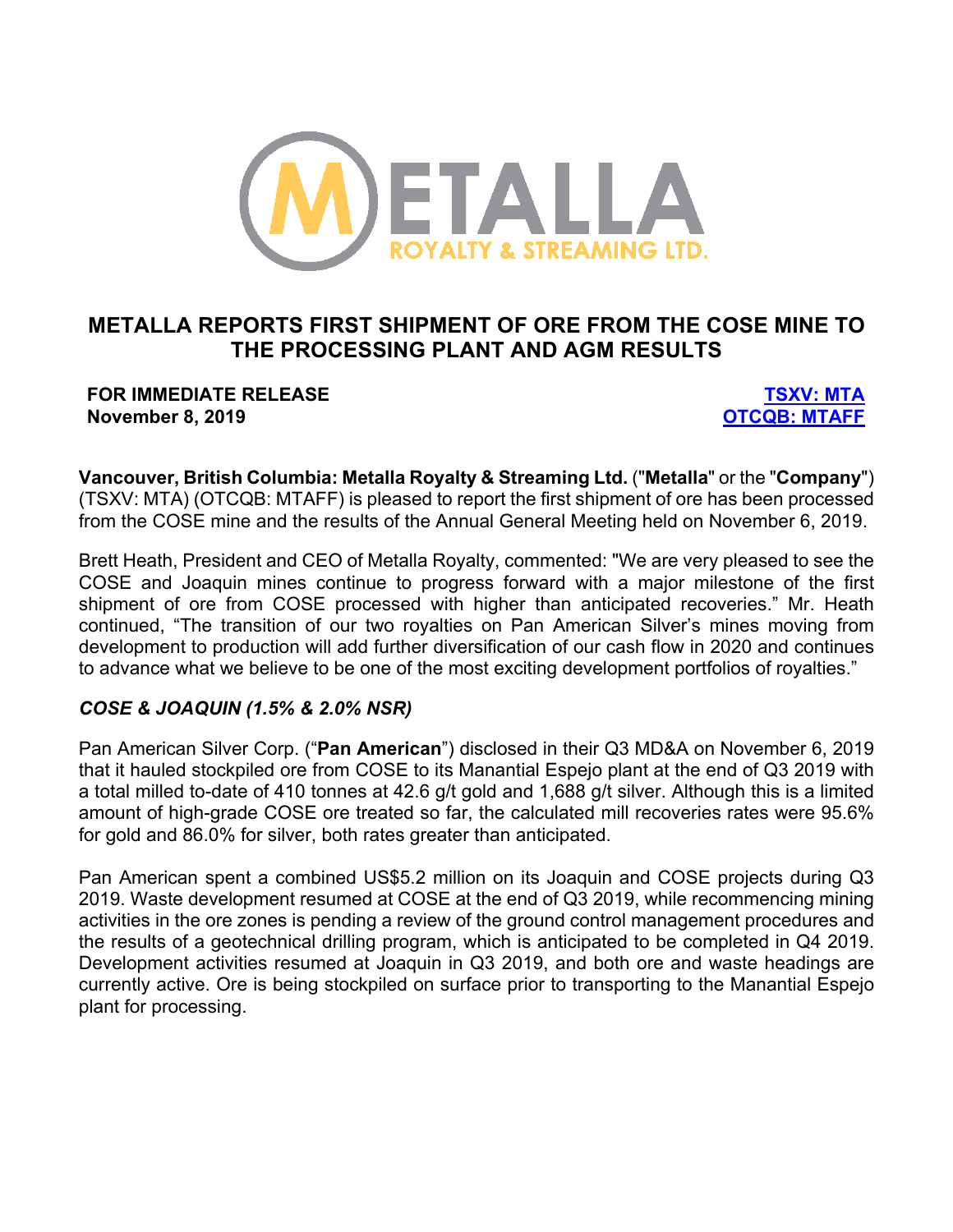### **ANNUAL GENERAL MEETING FOR SHAREHOLDER RESULTS**

| <b>MOTIONS</b>                                     | <b>NUMBER OF SHARES</b> |                |                         |             | PERCENTAGE OF VOTES CAST |                |                         |
|----------------------------------------------------|-------------------------|----------------|-------------------------|-------------|--------------------------|----------------|-------------------------|
|                                                    | <b>FOR</b>              | <b>AGAINST</b> | <b>WITHHELD/ABSTAIN</b> |             | <b>FOR</b>               | <b>AGAINST</b> | <b>WITHHELD/ABSTAIN</b> |
| <b>NUMBER OF</b><br><b>DIRECTORS</b>               | 50,703,130              | 77,644         | 0                       |             | 99.85%                   | 0.15%          | 0.00%                   |
| <b>BRETT HEATH</b>                                 | 50,744,372              | 0              | 36,402                  |             | 99.93%                   | $0.00\%$       | 0.07%                   |
| <b>LAWRENCE</b><br><b>ROULSTON</b>                 | 48,394,905              | 0              | 2,385,869               |             | 95.30%                   | $0.00\%$       | 4.70%                   |
| <b>E.B. TUCKER</b>                                 | 50,687,163              | 0              | 93,611                  |             | 99.82%                   | $0.00\%$       | 0.15%                   |
| <b>ALEXANDER</b><br><b>MOLYNEUX</b>                | 48,392,966              | 0              | 2,387,808               |             | 95.30%                   | $0.00\%$       | 4.70%                   |
| <b>JAMES BEEBY</b>                                 | 50,705,828              | 0              | 74,946                  |             | 99.85%                   | 0.00%          | 0.15%                   |
| <b>APPOINTMENT OF</b><br><b>AUDITORS</b>           | 66,160,195              | 0              | 634,987                 |             | 99.05%                   | $0.00\%$       | 0.95%                   |
| <b>SHARE</b><br><b>COMPENSATION</b><br><b>PLAN</b> | 48,960,919              | 1,819,855      | 0                       |             | 96.42%                   | 3.58%          | $0.00\%$                |
| <b>TOTAL SHARES ISSUED &amp; OUTSTANDING</b>       |                         |                |                         | 134,419,952 |                          |                |                         |
| <b>TOTAL SHARES VOTED</b>                          |                         |                |                         | 66,795,182  |                          |                |                         |
| <b>TOTAL % OF SHARES VOTED</b>                     |                         |                |                         | 49.69%      |                          |                |                         |

**HELD ON NOVEMBER 6, 2019**

## **ABOUT METALLA**

Metalla is a precious metals royalty and streaming company. Metalla provides shareholders with leveraged precious metal exposure through a diversified and growing portfolio of royalties and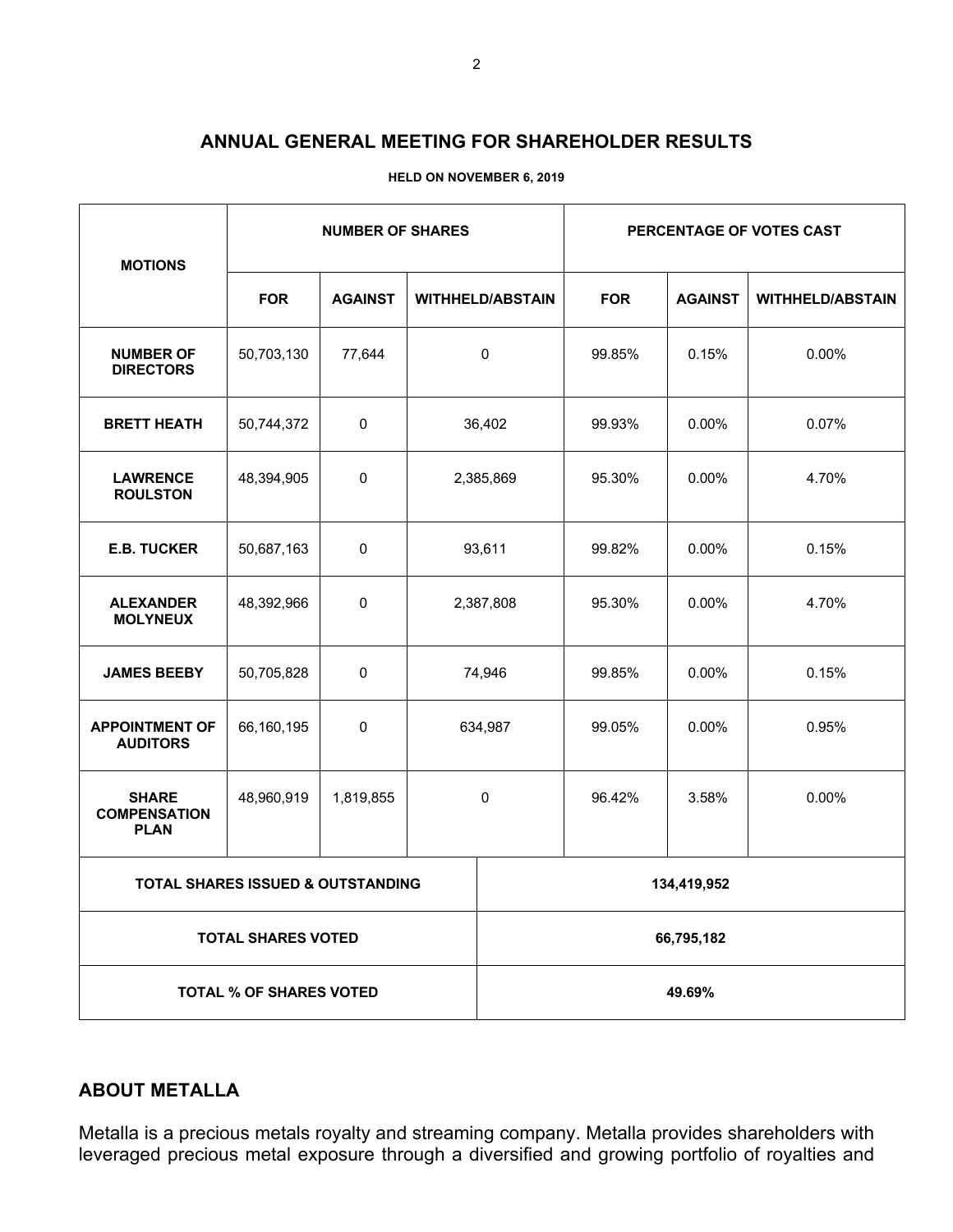streams. Our strong foundation of current and future cash-generating asset base, combined with an experienced team, gives Metalla a path to become one of the leading gold and silver companies for the next commodities cycle.

For further information, please visit our website at www.metallaroyalty.com

### **ON BEHALF OF METALLA ROYALTY & STREAMING LTD.**

(signed) "Brett Heath"

President and CEO

#### **CONTACT INFORMATION**

### **METALLA ROYALTY & STREAMING LTD.**

Brett Heath, President & CEO Phone: 604-696-0741 Email: info@metallaroyalty.com

Kristina Pillon, Investor Relations Phone: 604-908-1695 Email: kristina@metallaroyalty.com

Website: www.metallaroyalty.com

*Neither the TSXV nor its Regulation Services Provider (as that term is defined in the policies of the Exchange) accept responsibility for the adequacy or accuracy of this release.*

#### *Cautionary Note Regarding Forward-Looking Statements*

*This press release contains "forward-looking information" and "forward-looking statements" within the meaning of applicable Canadian and U.S. securities legislation. The forward-looking statements herein are made as of the date of this press release only, and the Company does not assume any obligation to update or revise them to reflect new information, estimates or opinions, future events or results or otherwise, except as required by applicable law. Often, but not always, forward-looking statements can be identified by the use of words such as "plans", "expects", "is expected", "budgets", "scheduled", "estimates", "forecasts", "predicts", "projects", "intends", "targets", "aims", "anticipates" or "believes" or variations (including negative variations) of such words and phrases or may be identified by statements to the effect that certain actions "may", "could", "should", "would", "might" or "will" be taken, occur or be achieved. Forward-looking information in this press release includes, but is not limited to, statements with respect to future events or future performance of Metalla, continued cash flow from COSE and Joaquin, disclosure regarding the precious metal purchase agreements and royalty payments to be paid to Metalla by property owners or operators of mining projects pursuant to net smelter returns and other royalty agreements of Metalla, management's expectations regarding Metalla's growth, results of operations, estimated future revenues, carrying value of assets, future dividends, and requirements for additional capital, production estimates, production costs and revenue, future demand for and prices of commodities, expected mining sequences, business prospects, and opportunities. Such forward-looking statements reflect management's current beliefs and are based on information currently available to management.*

*Forward-looking statements involve known and unknown risks, uncertainties and other factors, which may cause the actual results, performance or achievements of the Company to be materially different from any future results, performance, or achievements expressed or implied by the forward-looking statements. The forward-looking statements contained in this press release are based on reasonable assumptions that have been made by management as at the date of such information and is subject to unknown risks, uncertainties and other factors that may cause the actual actions, events or results to be materially different from those expressed or implied by such forward-looking information, including, without limitation: the impact of general business and economic conditions; the ongoing operation of the properties in which the Company holds a royalty, stream, or other productionbased interest by the owners or operators of such properties in a manner consistent with past practice; absence of control over*